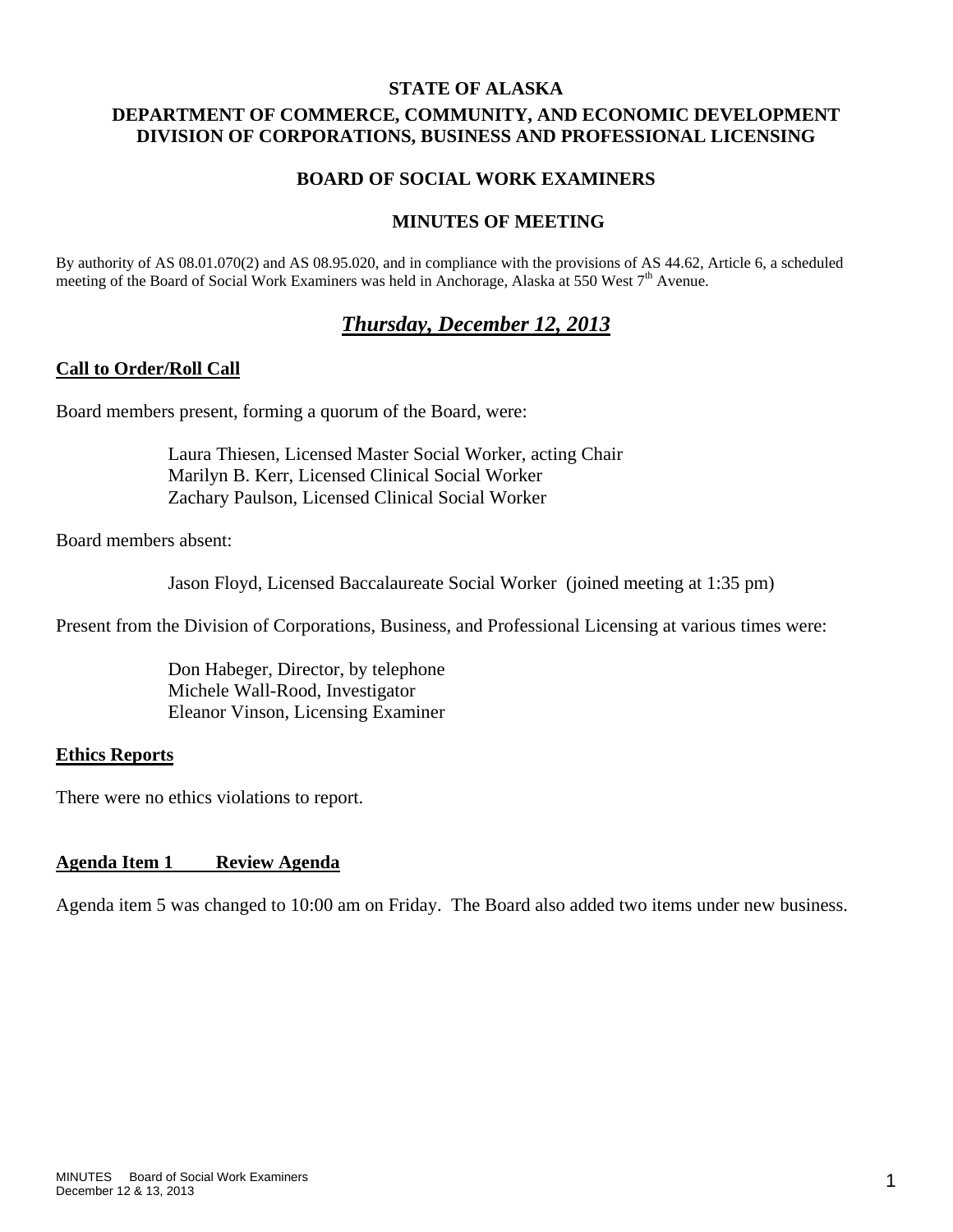# **Agenda Item 2 Review Meeting Minutes**

The Board reviewed the minutes from the September 27, 2013, meeting.

# **On a motion duly made by Zachary Paulson, seconded by Marilyn Kerr, and passed unanimously, it was**

 **RESOLVED that the Board accept the September 27, 2013 meeting minutes as amended.** 

#### **Agenda Item 3 Correspondence**

#### A. Senator Anna Fairclough

Alaska State Senator Anna Fairclough wrote a letter to the Board asking for assistance and feedback regarding suicide prevention and postvention through educational opportunities. The Senator wrote that she would like to hear perspectives on areas of training and education (of Social Workers), particularly with the University of Alaska.

The Board does not have authority over the University, but spoke regarding their requirements for continuing education. The Board, while pleased that the Senator is interested, they do not believe it necessary to change regulations to make suicide prevention education an additional required category. Board Member Kerr will write an answering letter; the Board will review it.

#### **Agenda Item 4 Budget Report**

Director Habeger addressed the Board by telephone. There will be a fee analysis for the June renewal. Based on the Legislative report, the surplus overall has been downward, with expenses increased.

The Director also discussed HB187 with the Board. This bill addresses Occupational Licensing fees in allowing for a consolidation of fees; collection of costs distributed over multiple licensing periods; and investigation funds to be paid out of the general fund.

**Agenda Item 5 Board Reports**  (also see Agenda Item 11)

#### A. NASWAK Liaison Report

Marilyn Kerr is the Board's liaison to the National Association of Social Workers Alaska Chapter. She reported that the organization is still reorganizing and are not ready to address the Board's issues/question at this time.

They are discussing having the NASW conference on alternate years instead of every year.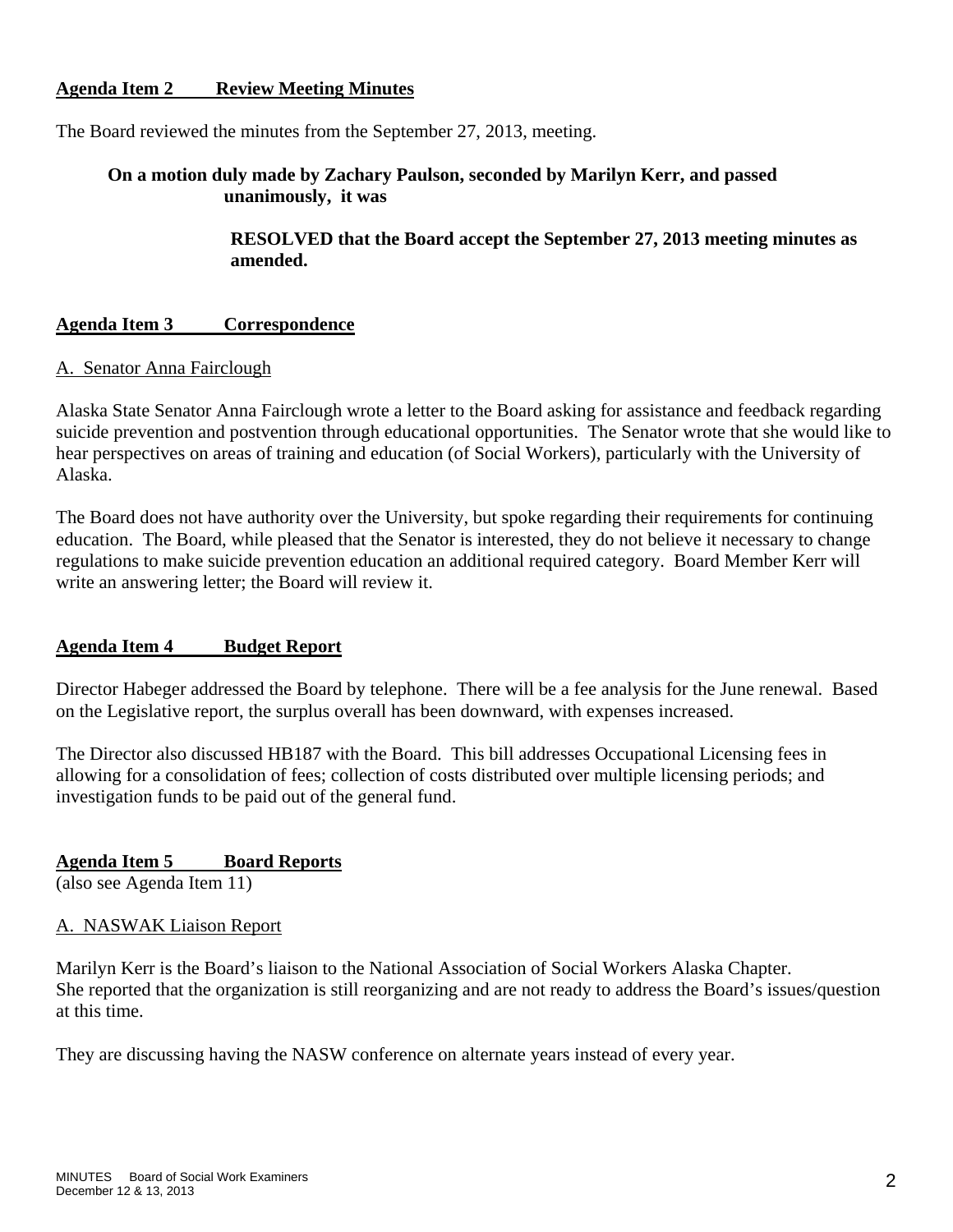### B. University Liaison Report

Zachary Paulson is the liaison between UAA and UAF. He has met individuals with the UAF. It is felt that the BSW is the minimum standard and they may have a hard time supporting an associate's level license.

#### **Agenda Item 6 Public Comment**

There was no public comment.

### **Agenda Item 7 Investigator's Report**

#### A. General Report

Investigator Wall-Rood gave the Investigations Report. Through December 1, 2013, there are four open complaints, three open probations, and two open intakes.

Since the last meeting, there has been one investigation, one complaint, and two intakes closed.

### **On a motion by Zachary Paulson, seconded by Marilyn Kerr, and approved unanimously it was**

### **RESOLVED to go into executive session with staff in accordance with AS 44.62.310(c)(2) and (3) for the purpose of discussing applications.**

Into Executive Session: 1:35 pm Out of Executive Session: 2:15 pm

### **Agenda Item 8 Applications/Audit Review**

The Board reviewed 1 continuing education audit, 5 CEU Continuing Education Providers' Approval forms and 24 licensure applications.

#### **On a motion by Laura Thiesen, seconded by Marilyn Kerr, and approved unanimously it was**

 **RESOLVED to go into executive session with staff in accordance with AS 44.62.310(c)(2) and (3) for the purpose of discussing applications.** 

Into Executive Session: 3:55 pm Out of Executive Session: 4:06 pm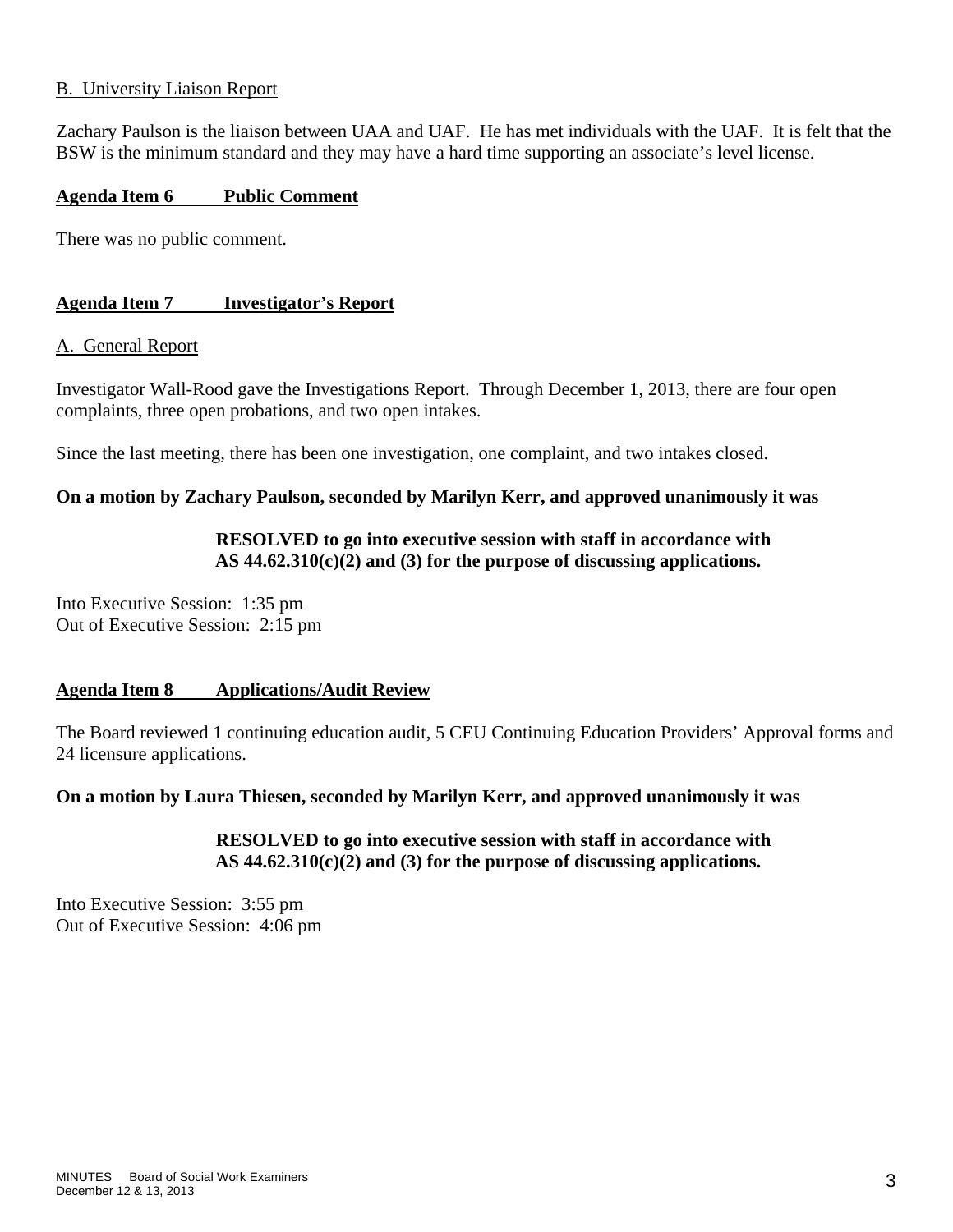**On a motion by Laura Thiesen, seconded by Marilyn Kerr, and approved unanimously it was** 

 **RESOLVED to approve the following Social Work applications with the stipulation that the information in the applicants' files will take precedence over the information in the minutes:** 

*CLINICAL SOCIAL WORKER BY EXAMINATION* 

Andrews, Caitlin LeFebvre, Summer Milline-Gardenas, Kamesha

*CLINICAL SOCIAL WORKER BY CREDENTIALS*  Haberman, Rona Jones, Pamela

*MASTER SOCIAL WORKER BY EXAMINATION* 

Adiele, Bethel Bemis, Paula Berkowitz, Allison

*MASTER SOCIAL WORKER BY CREDENTIALS*  Griffin, Krista Woodward, Sharon

*BACCALAUREATE SOCIAL WORKER BY EXAMINATION*  Walters, Christine

*REINSTATEMENT*  Carr, Nicole

*ALTERNATE SUPERVISION* Bowen, Kjersti Brown, Michael Paauw, Cindy

*AUDIT OF CONTINUING EDUCATION* Champagne, Lauren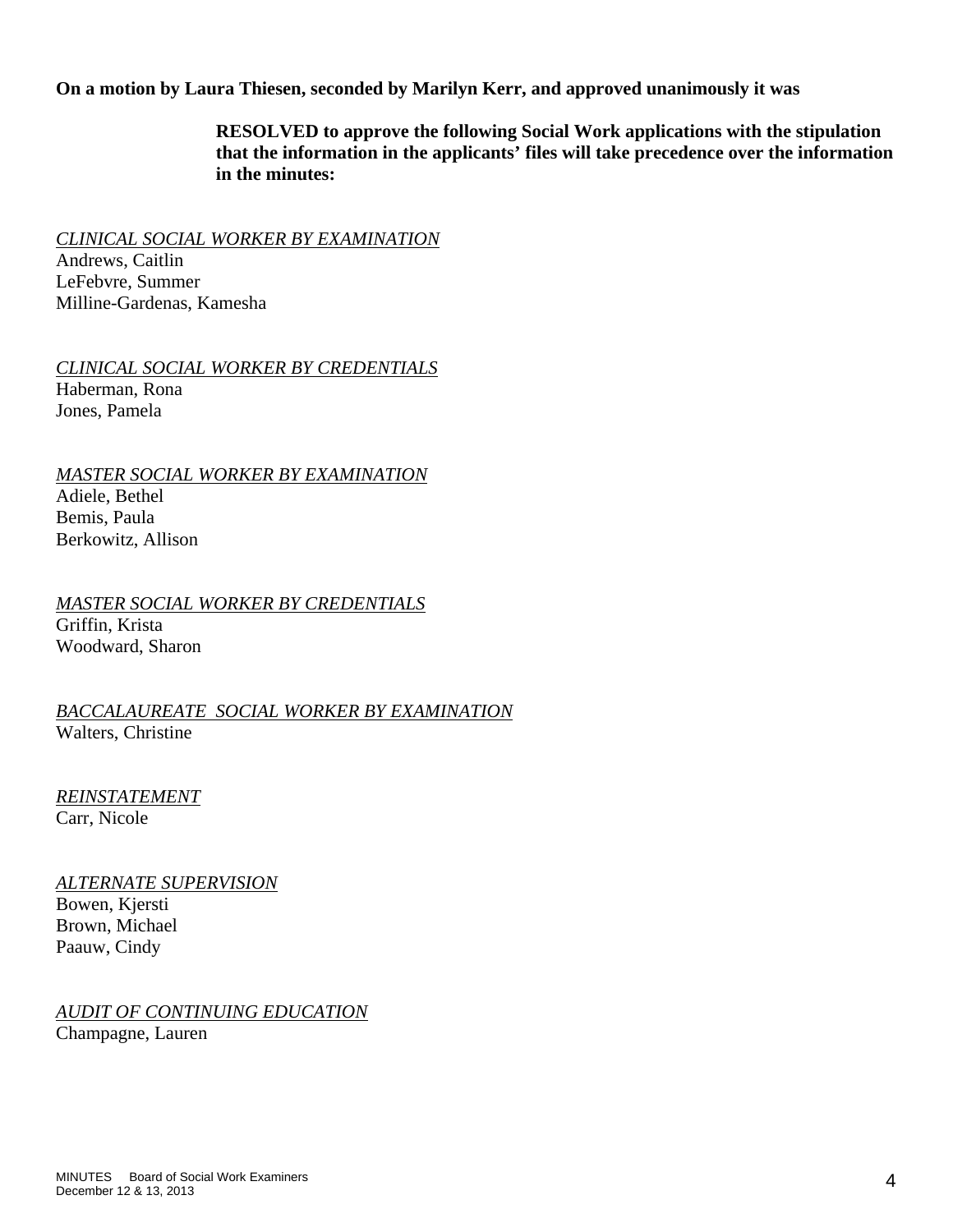# CONTINUING EDUCATION PROVIDER'S APPROVAL

# **NACC**

- 1. Colorado Theological Seminary Distance Learning
- 2. The Father-Daughter Connection
- 3. Counseling for Problems of Self Control

Arrow Child & Family Foundation Fostering Hope Forum

# Frontier Law Group

Managing & Mediating High Conflict Disputes – Advanced Skills Training

# **On a motion by Laura Thiesen, seconded by Zachary Paulson, and approved unanimously it was**

# **RESOLVED to adjourn until Friday, December 13, 2013, at 9:00 am.**

Meeting adjourned at 4:20 pm.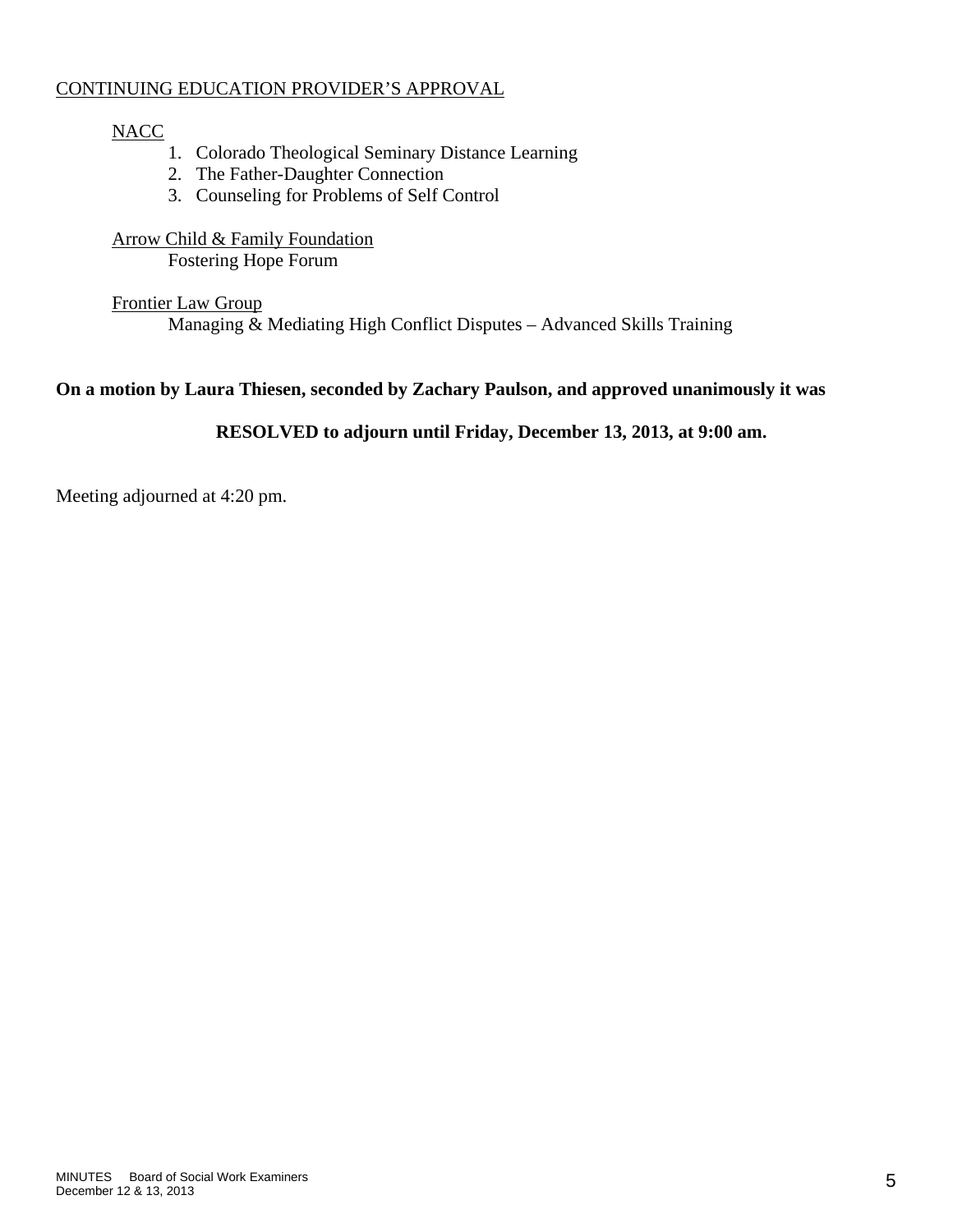# *Friday, December 13, 2013*

Board members present, forming a quorum of the Board, were:

 Laura Thiesen, Licensed Master Social Worker Marilyn B. Kerr, Licensed Clinical Social Worker Zachary Paulson, Licensed Clinical Social Worker Jason Floyd, Licensed Baccalaureate Social Worker

Present from the Division of Corporations, Business, and Professional Licensing at various times were:

 Michele Wall-Rood, Investigator Eleanor Vinson, Licensing Examiner

Present from the Office of the Governor, Boards and Commissions was:

Elizabeth Giardina, Boards and Commissions Assistant

#### **Agenda Item 10 New Business**

(was moved to 12/12/13)

### A. Updating references in regulation

After discussion, there was no action on changing what is required for references.

B. Update Ethics

Done under Old Business

#### C. Update ASWB

An FYI

D. CEU limit per day (note: voting was done on Thursday, 12/12/13, with Jason Floyd absent)

The Board discussed how some licensees are claiming a large number of continuing education hours for a single day; often more than there are hours in a day.

The Board discussed requiring some of the continuing education for license renewal be face-to-face.

### **On a motion by Zachary Paulson, seconded by Marilyn Kerr, and approved unanimously it was**

### **RESOLVED to change 12 AAC 18.210 by adding (e) to read: No more than twelve contact hours of continuing education activities can be completed in one day.**

And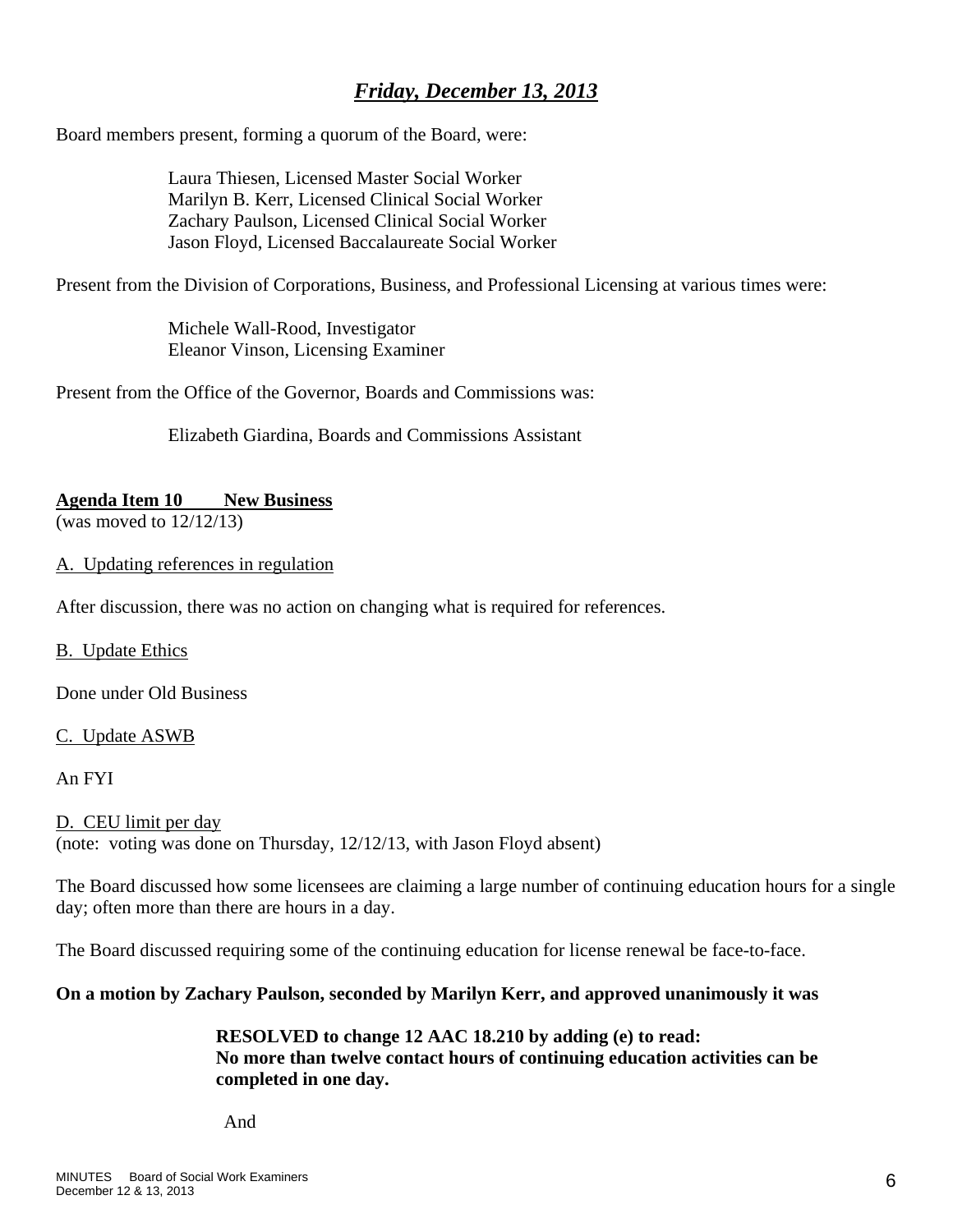# **RESOLVED to change 12 AAC 18.210 by adding (f) to read: Beginning with renewal in 2016, at least twenty of the required forty-five contact hours of continuing education activities must be face to face/real-time interactive.**

### E. License MSW before CSW

There was Board discussion regarding a requirement that an applicant must obtain a master level license in order to begin accumulating hours for the clinical social work level license. This is done in several states. It would require a statute change.

### **Agenda Item 11 Scope of Practice Committee Reports**

#### A. NASWAK-Kerr

The NASWAK is in the process of re-forming and is not ready to address Board issues at this time.

The discussion regarding scope of practice for BSW and MSW is deferred.

#### B. Paulson – ASWB practice Act/C. Paulson – Liaison UAA

The Director of UAA School of Social Work has asked for more information regarding the Associate License. UAF BSW program indicated that their opinion is that the BSW is the minimum standard. (also noted in Agenda Item number 5)

At this time, Chair Floyd spoke and stated that he wished to reiterate (regarding creating an associate level licensure) that the mission is public safety. To make public safety our focus, we must have a different focus than NASWAK and the schools of social work. This Board should look for feedback and partnership.

#### D. Floyd – Legislators/statute change

Chair Floyd did not speak with Legislators. He would like the Board to make a list of concerns to give the Legislature, such as outlining why standard of practice is important. He stated that he has seen the negative impact when people receive social work services from non-social work individuals.

9:50 am Chair Floyd relinquished his chair to the Vice-Chair, Laura Thiesen.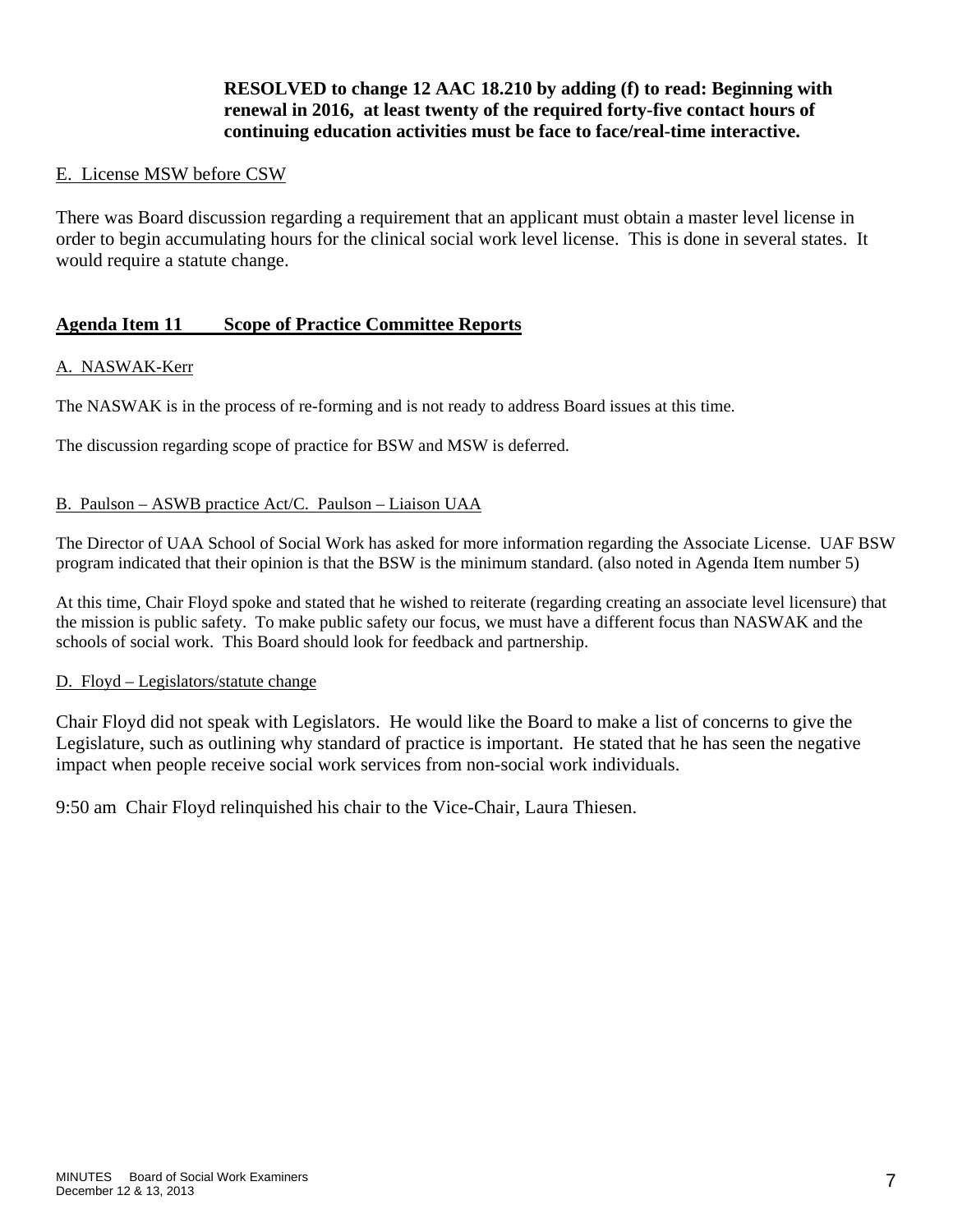# **Scope of Practice**

**On a motion by Jason Floyd, seconded by Zachary Paulson, it was** 

 **RESOLVED to move the Alaska Board of Social Work Examiners undertake the update and revision of 12 AAC 18. 160. Standards of Practice, to reflect current Model Social Work Practice Act.** 

 **In doing so, unless it can be shown in statute or other regulation that the Board approach this as covering all levels of licensure.** 

12 AAC 18.160 reads:

**12 AAC 18.160. STANDARDS OF PRACTICE.** A social worker licensed in this state shall adhere to The standards of practice adopted by the Board of Social Work Examiners under this section. The board hereby adopts the "Standards of Practice/Code of Conduct", Parts 1 – 10 of the Model Social Work Practice Act, Model Law Task Force 1996-1997 with amendments, 1998-2001 published by the Association of Social Work Boards, as the standards of practice for social workers licensed in this state.

There was discussion regarding the motion. The Board discussed the fact that the regulation already refers to "a social worker licensed in this state" and that the motion was confusing.

Jason Floyd withdrew the motion.

### **On a motion by Jason Floyd, seconded by Zachary Paulson, and approved unanimously it was**

### **RESOLVED to change 12 AAC 18.160 Standards of Practice to read:**

**12 AAC 18.160. STANDARDS OF PRACTICE.** A social worker licensed in this state shall adhere to The standards of practice adopted by the Board of Social Work Examiners under this section. The board hereby adopts the *"Standards of Practice/Code of Conduct"*, Parts 1 – 10 of the Model Social Work Practice Act, Model Law Task Force 1996-1997 with amendments, 1998-2012 published by the Association of Social Work Boards, as the standards of practice for social workers licensed in this state.

10:30 am – Jason Floyd resumed chair position.

### **Agenda Item 12 Old Business**

### A. Out of state outreach

This was just an "FYI" regarding a response from the Attorney General's Office in December 2009 regarding out of state social workers doing outreach.

The AG had stated that an out of state social worker, in addition to not claiming to be licensed in Alaska, also may not use the title "social worker" or "master social worker", etc, unless the out of state social worker is exempt under AS.08.95.911.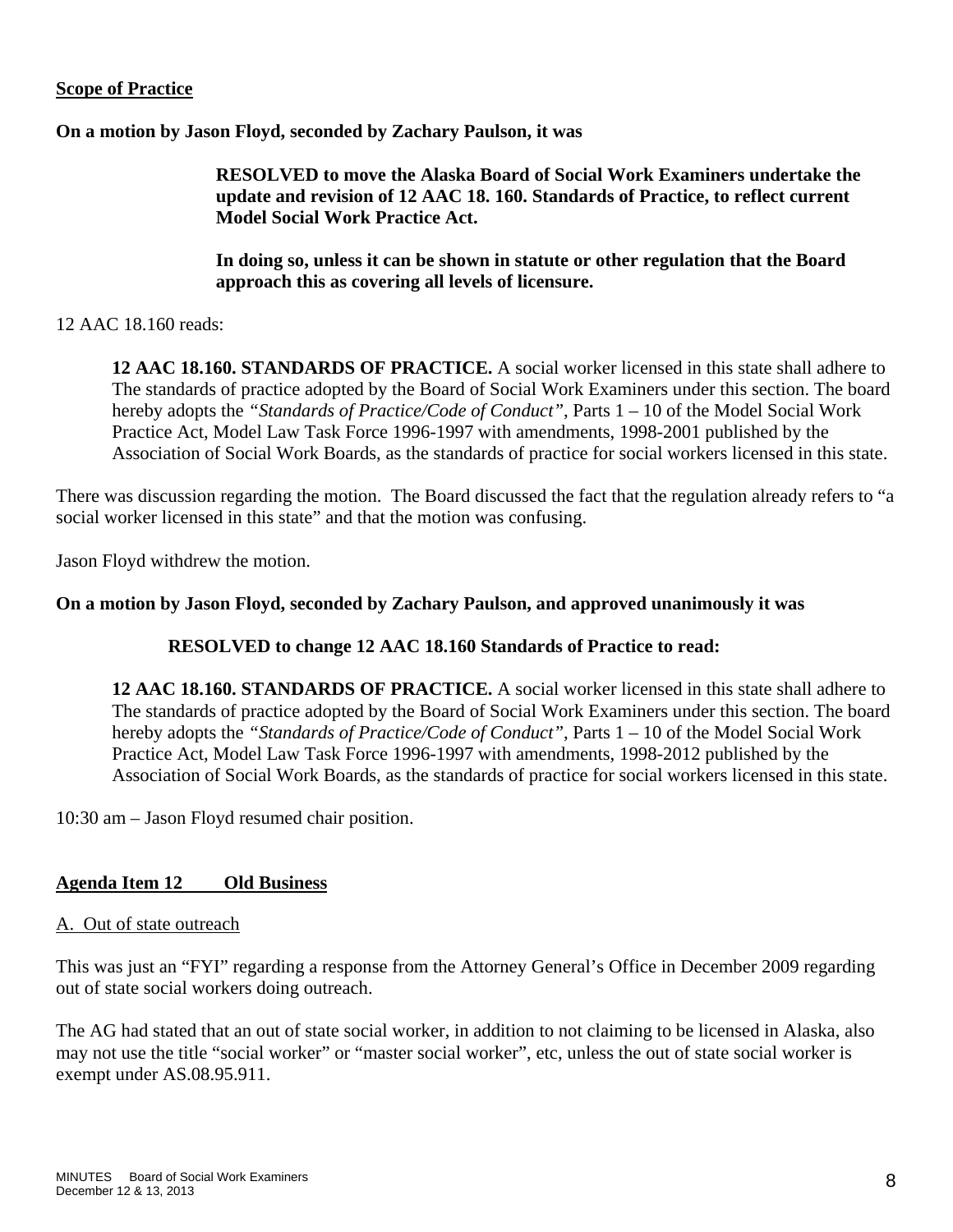It does not matter whether what the social worker from out of state is doing falls within the definition of social worker under AS 08.95.990(7). If the out of state social worker does not claim to be licensed in Alaska, AS 09.95.100 does not apply to them, and their conduct is legal.

### B. Code of Ethics

There was discussion regarding the difficulty to even obtain the 1999 edition of the Code of Ethics.

# **On a motion by Zachary Paulson, seconded by Marilyn Kerr, and approved unanimously it was**

 **RESOLVED to change 12 AAC 18.150 by changing 1999 edition to 2008 edition to read:** 

 **12 AAC 18.150. SOCIAL WORKER CODE OF ETHICS. A social worker licensed in this state shall adhere to the code of ethics adopted by the Board of Social Work Examiners under this section. The board hereby adopts the** *Code of Ethics of the National Association of Social Workers, Inc.,* **2008 edition, as the code of ethics for social workers licensed in this state.** 

# **Practice Protection**

There was discussion regarding practice protection for master social workers and baccalaureate social workers. Statute 08.95.100 contains practice protection for clinical social workers and title protection for MSW and BSW. The discussion involved what to recommend to Legislators and defining levels.

There was no consensus in favor of pursuing at the next meeting.

11:17 am Chair Floyd relinquished his chair to the Vice-Chair, Laura Thiesen.

# **On a motion by Jason Floyd, seconded by Zachary Paulson, it was**

# **RESOLVED to resolve and develop a formal resolution to the Legislature to add definition from the Model Practice Act 1997-2012 for the master social work level and the baccalaureate social worker level.**

There was discussion. Ms. Kerr did not feel that the Board was ready to bring this to the Legislature. Mr. Floyd stated that if the Board does not do this now, he will proceed privately.

Though the Board states that they feel it is a good direction, however, Mr. Paulson stated that he has not spoken to the Universities regarding this question. Ms. Kerr felt that more talk and decisions needed to be made by the Board regarding the scope of practice.

Jason Floyd – approve the motion Zachary Paulson – oppose the motion Marilyn Kerr – oppose the motion

The motion failed.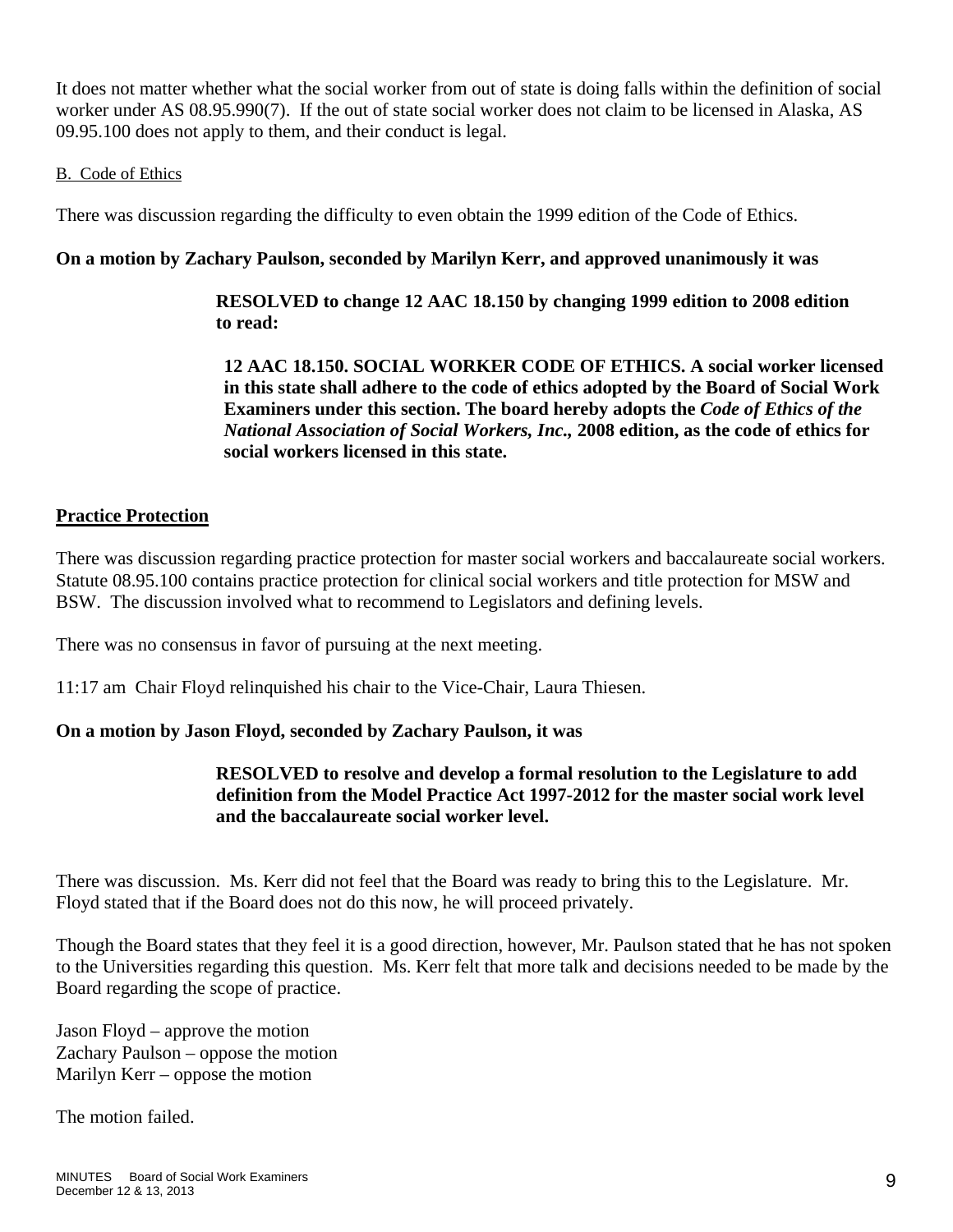# **On a motion by Jason Floyd, seconded by Zachary Paulson, it was**

 **RESOLVED to resolve and carry forward to the Legislature Sec. 08.95.100 License Required, taking sections (1) and (2), which defines the practice for clinical social workers and apply the same language to the master social work level and the baccalaureate level. Make changes and define regulation over practice for those two levels; as applied to section (3) and (4).** 

There was discussion

Voting in favor of this motion: Jason Floyd, Zachary Paulson, and Marilyn Kerr

The motion passed.

10:30 am – Jason Floyd resumed chair position.

# **Elizabeth Giardina, Boards and Commissions Assistant**

Elizabeth Giardina, Boards and Commissions Assistant answered questions the Board had about the process of finding new members.